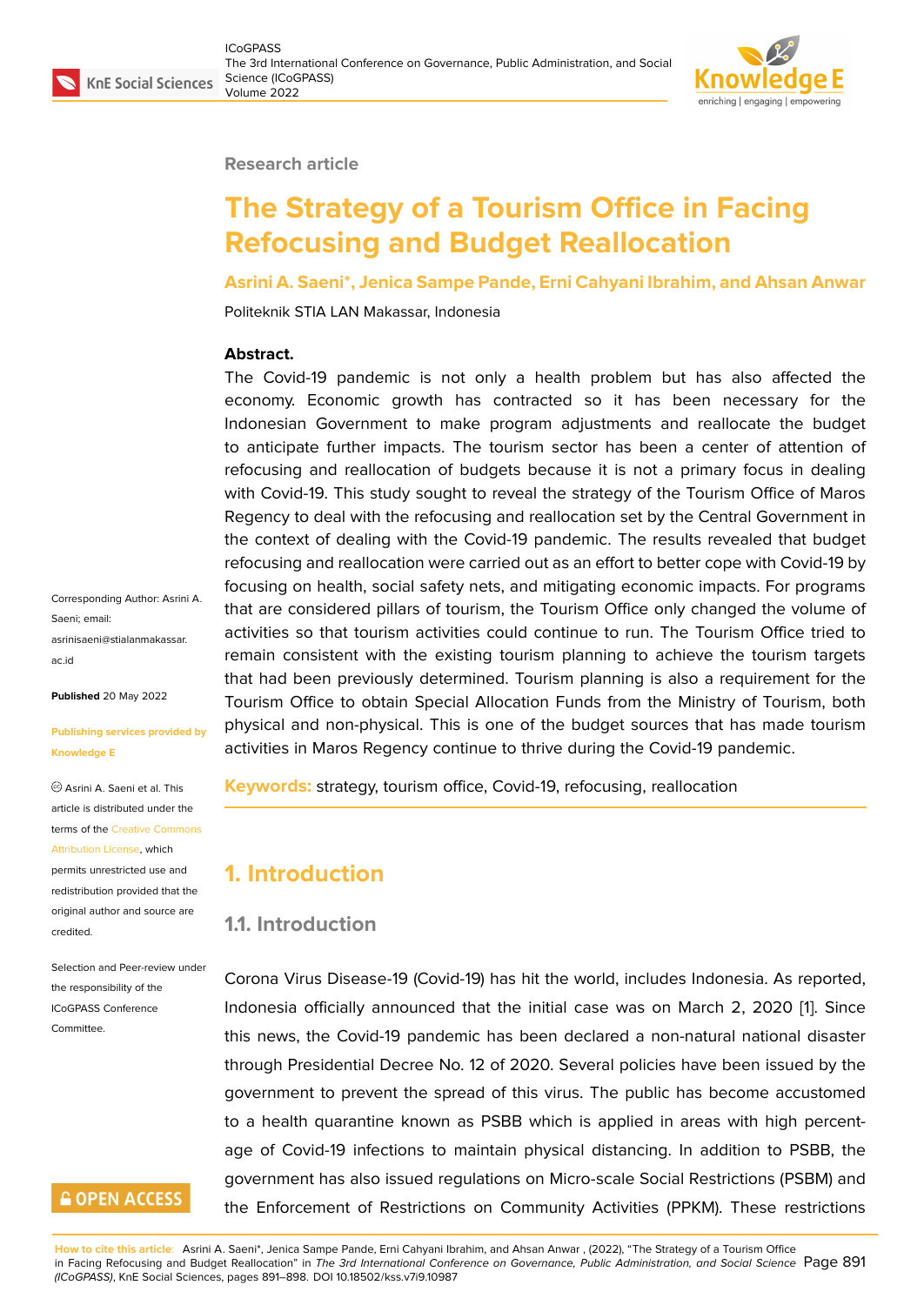include limitation on school and work activities, religious activities, activities in public places, transportation, and socio-cultural activities. Baldwin and Weder di Mauro stated that this social distraction is one of the causes of the economic downturn [2]. This restriction will cause the closure of economic driving centers. Consumption, production, and investment will decline. Economic growth slumped at -5.32% in the second quarter of 2020 [3]. To anticipate the further impact of Covid-19 on the economy and f[in](#page-6-1)ancial stability, The Government issued Law number 2/2020. In this government law, the central government authorizes local governments to refocus and reallocate budgets. More sp[eci](#page-6-2)fically, the government issued Minister of Internal Affair Regulation Number 3/ 2020 concerning Refocusing, Reallocation, and Use of APBD (Local Government Budget). The policy of budget refocusing and reallocation is regulated later in Minister of Internal Affair Regulation Number39/2020. In this refocusing and budget reallocation, the government will prioritize three areas such as health, social safety nets, and mitigating economic impacts. The adjustment of the program instructed by the government has three focuses such as health, social safety net, and mitigating economic impacts.

In this refocusing and reallocation budget, tourism affairs get more impacts because they are not included in the government's focus during the Covid-19 pandemic. This is in contrast to the situation before the pandemic. Tourism is the second contributor to foreign exchange with a total foreign exchange income of IDR 280 trillion [4]. This foreign exchange income is 5.5% of Indonesia's Gross Domestic Product. Unfortunately, this is the opposite of the conditions during this Covid-19 Pandemic. This is so because this activity instructed the closure of tourism sector activities since it migh[t](#page-6-3) cause a crowd. In the restriction of community activities, the community is also asked to eliminate mobility in visit. The decline in the number of tourists is certainly unavoidable. Central Bureau of Statistics (BPS) noted that the number of foreign tourist arrivals from January to June 2020 decreased by 59.96% [5]. As a result, business fields related to tourism have decreased drastically. Transportation (and warehousing) is the business field that experienced the most drastic decline of 30.84%. In addition, food and drink accommodation also decreased by 22.02%. T[hi](#page-6-4)s study seeks to reveal the strategy of the Tourism Office to deal with the refocusing and reallocation of the budget set by the central government in the context of dealing with the Covid-19 Pandemic. The next section discusses the literature review, research method, findings and discussion, and conclusion.

#### **1.2. Literature Review**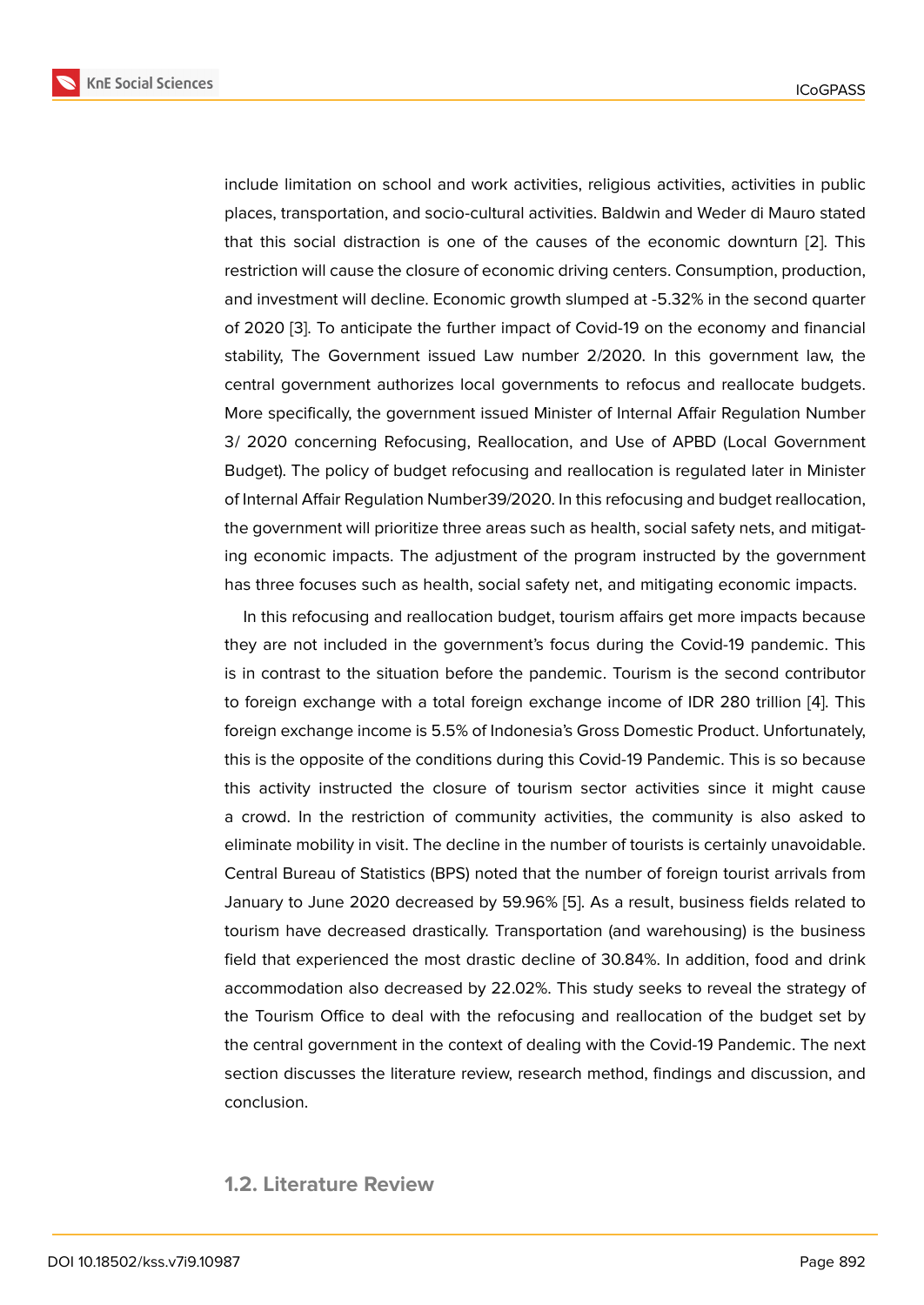#### **1.2.1. Government Budgeting**

Governmental Accounting Standards Board GASB) mentioned that budget is a financial operating plan that includes an estimate of the proposed expenditure, and the expected source of income to finance it within a certain period [6]. Anthony and Govindarajan view budget as a tool for short-term planning and control covering a period of one year [7]. The important characteristics of the budget are monetary units, the scope is one year, contains a commitment from the implementer, th[is](#page-6-5) budget has been approved by an official higher than the executor, changes occur only in special circumstances, [an](#page-6-6)d deviations that occur must be analyzed. In government, the budget is called National/ Local Government Budget (APBN/D). APBN/D APBN/D is planned annually and approved by members of the House of Representatives. In budgeting, the existence of limited funds owned by the government is the reason why budgeting is the most important mechanism for resource allocation. According to Mardiasmo, According to Mardiasmo, budgeting in public sector organizations is a fairly complicated stage and contains high political nuances [8].

#### **1.2.2. Refocusing and Rea[llo](#page-6-7)cation of Budget**

One of the characteristics of budget is its flexibility, which means that it can reallocated under certain/special conditions. The Covid-19 pandemic was declared by President Joko Widodo in the Presidential Decree of the Republic of Indonesia Number 12 of 2020 as a national disaster. The government seeks to overcome this through synergies between ministries/agencies and local governments supported by budget availability. Therefore, the government is refocusing and reallocating the budget for health, social safety nets, and mitigating economic impacts.

Refocusing is an effort to reorganize government programs and reallocate budgets leading to adjustment steps. which is done by changing the APBD [9]. Weston et al. revealed that an effective decision when the company's position is squeezed is to refocus and reallocate the budget, this will be very helpful in monitoring for managers. Nor, Alias, & Yaacob stated that refocusing is also the right choice ta[ke](#page-6-8)n by a country when the country is faced with a choice to maintain a country's financial stability [10]. In a difficult and tight situation, the government is forced to refocus and reallocate the budget to deal with unexpected and urgent needs without neglecting the routine expenditures of a predetermined area.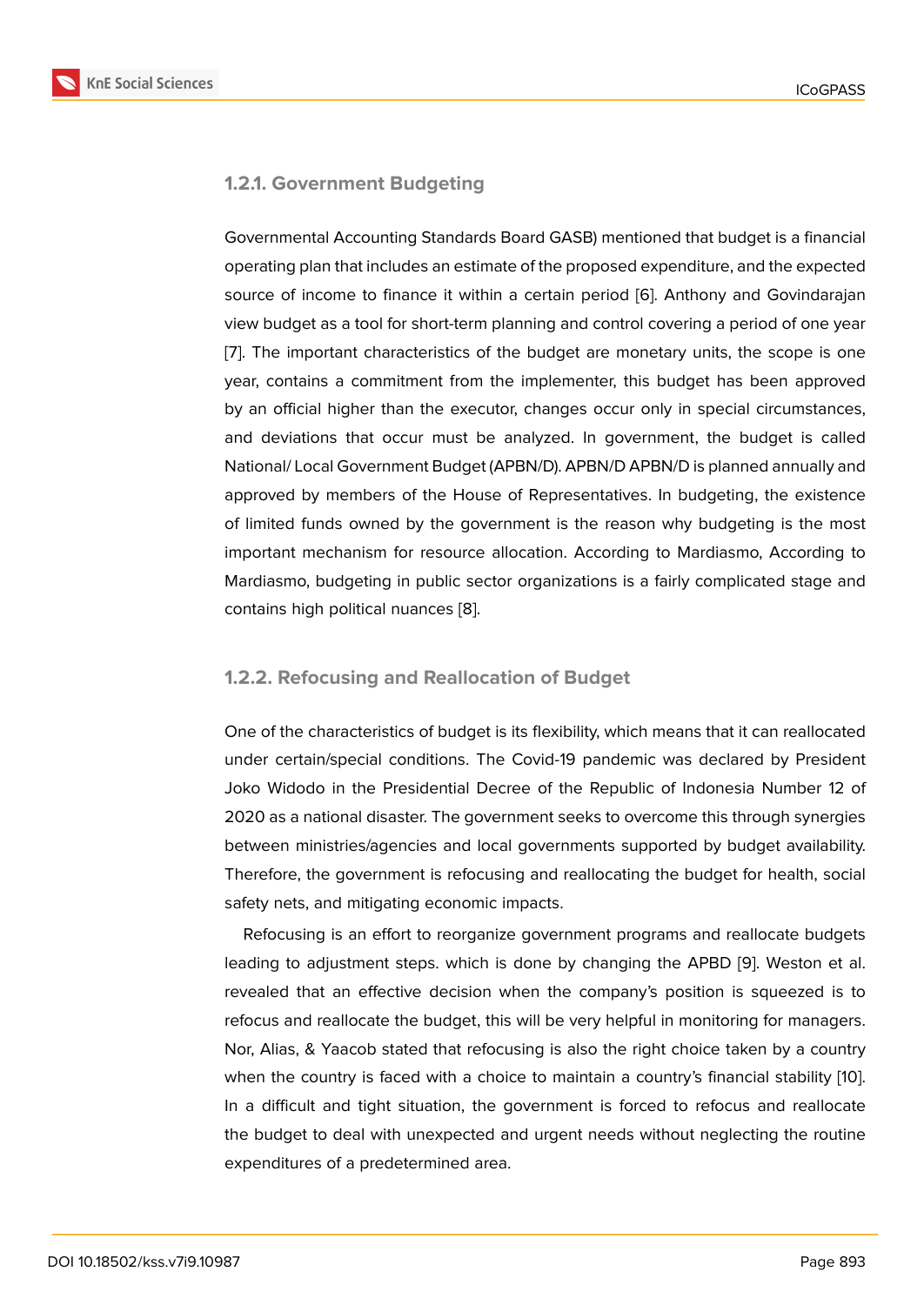

### **2. method**

This study uses a qualitative approach to get an overview of the research questions with a case study design. Sources of data were obtained from interviews and document reviews taken from the locus of the study, the Tourism Office of Maros Regency. The reason of taking this locus is by seeing that Maros Regency is a Regency in South Sulawesi which has many mainstay tourist objects with natural tourism as its tourism potential. In addition, Maros Regency is also an area with a large number of confirmed cases of Covid-19, even ranking fourth in South Sulawesi.

Interviews were conducted with parties directly involved in the implementation of budget refocusing and reallocation at the Tourism Office Maros Regency, which consisted of the Secretary, Head of the Tourism Division, and Head of the Planning and Reporting Subdivision of the Tourism Office. Document reviews will also be carried out in the form of reviewing existing planning and reporting documents in 2019 and 2020 as years that can represent conditions before and during the Covid-19 Pandemic.

This study was analyzed using the Miles and Huberman model. Data analysis was carried out starting from the time of data collection until after data collection was completed. At the time of the interview, the researcher had analyzed the results of the interview, if the interview answer was assumed to be unsatisfactory, the researcher would deepen the interview, until he could answer the research problem formulation, so that the data was considered saturated.

### **3. Results and Discussion**

### **3.1. The Impact of Covid-19 on Tourist office of Maros Recency Activity**

Restriction on community activities during the Covid-19 pandemic has forced the Tourism Office to implement a time arrangement system during working hours. The terms WFO and WFH became familiar to employees' working time. Unfortunately, in implementing the WFO schedule, manual attendance lists were applied which allowed for greater fraud. The impact is reduced employee productivity. Activities related to official travel are excluded. This follows the health protocol that recommends reducing community mobility to prevent the spread of the COVID-19 virus.

For the implementation of tourism events, the Tourism Office sorts out activities. Tourism events that are expected to be implemented non in accordance of health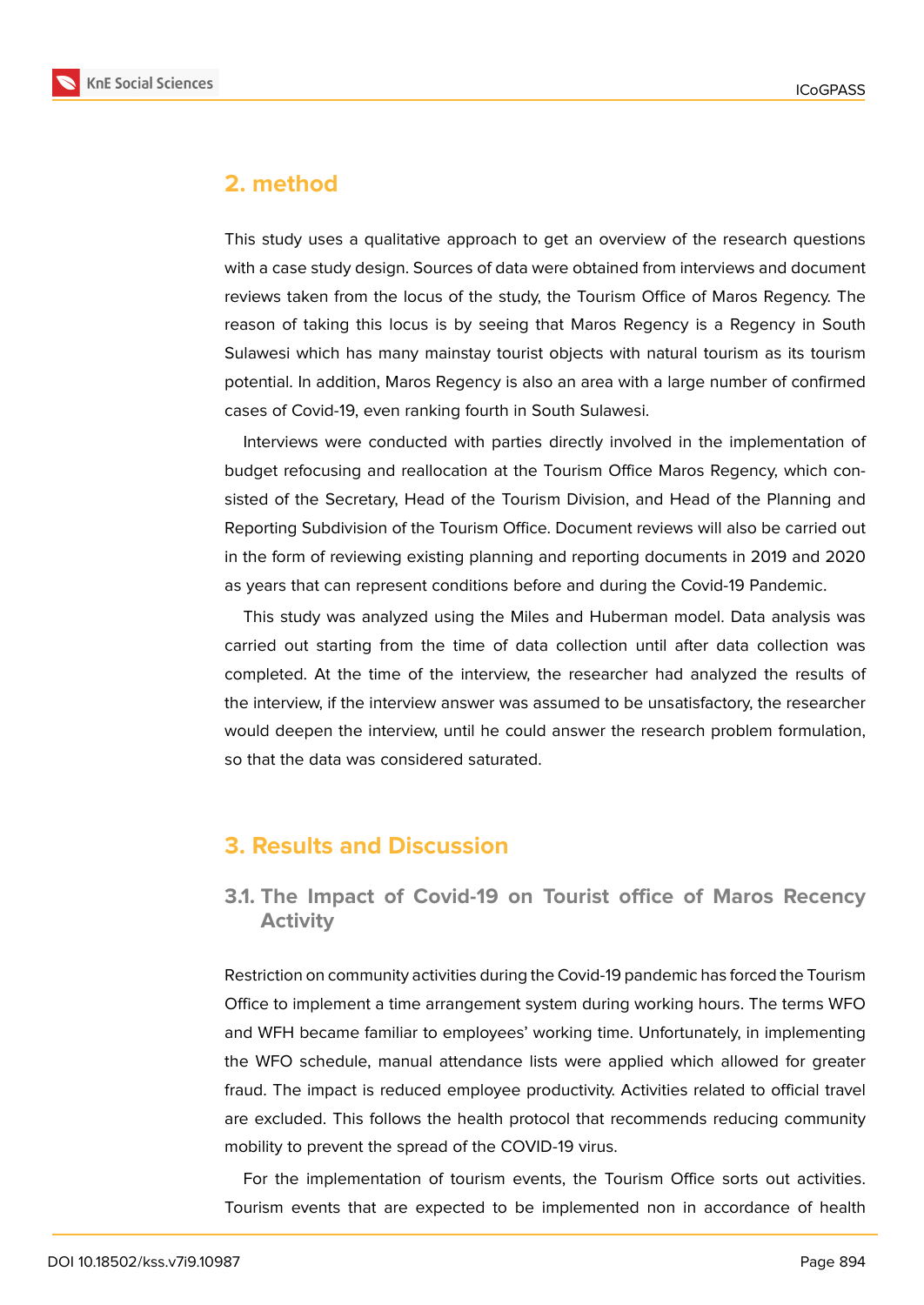protocols will be eliminated. The element of linkage to the achievement of the vision and mission of the regional head and the work indicators of the service is also a major consideration with the implementation of tourism activities. Consequently, there was a decrease in the number of tourist visits, which decreased by 40.68% from 2019 [11]. The closure of tourist attractions, restaurants, and restaurants also occurred. The Regent has instructed for its closure. The closure of tourist attractions, restaurants, and restaurants has an impact on MSMEs engaged in these fields.

With the decline in the number of tourist visits and closures, the realization of Regional Original Income has decreased drastically. Based on the results of interviews, the realization of Local Government Revenue (PAD) only reached 27%. The Tourism Office's Local Government Revenue (PAD), which relies on tourism objects and creative economic actors in the tourism sector, has become paralyzed due to the Covid-19 pandemic, the Tourism Office stated that the achievements during the pandemic were below 2019.

### **3.2. Refocusing and reallocating the budget at the Tourism Office of Maros Regency**

The refocusing and reallocation of the budget took place at the Tourism Office of Maros Regency. In early 2020, Maros Regency had to reallocate 17% of the budget which is divided for 45 regional apparatus organizations. The distribution was determined by the amount of the local government agencies budget so that routine and mandatory local government agencies expenditures are not disturbed. The budget set aside is for health recovery, social safety nets, and mitigating economic impacts.

There are no problems in implementing the refocusing and reallocation of the budget in this agency. Anticipatory steps were immediately taken to ensure programs and activities continue to run. In anticipating the impact of refocusing and reallocating this budget, the Tourism Office seeks to sort out programs and activities related to improving performance and achieving the vision and mission of regional heads. For programs and activities that are sustainable from the previous year, the Tourism Office seeks to reduce the volume of activities so that programs and activities can continue to run. In addition, seminars and training are held online so that some expenditure items can be reduced.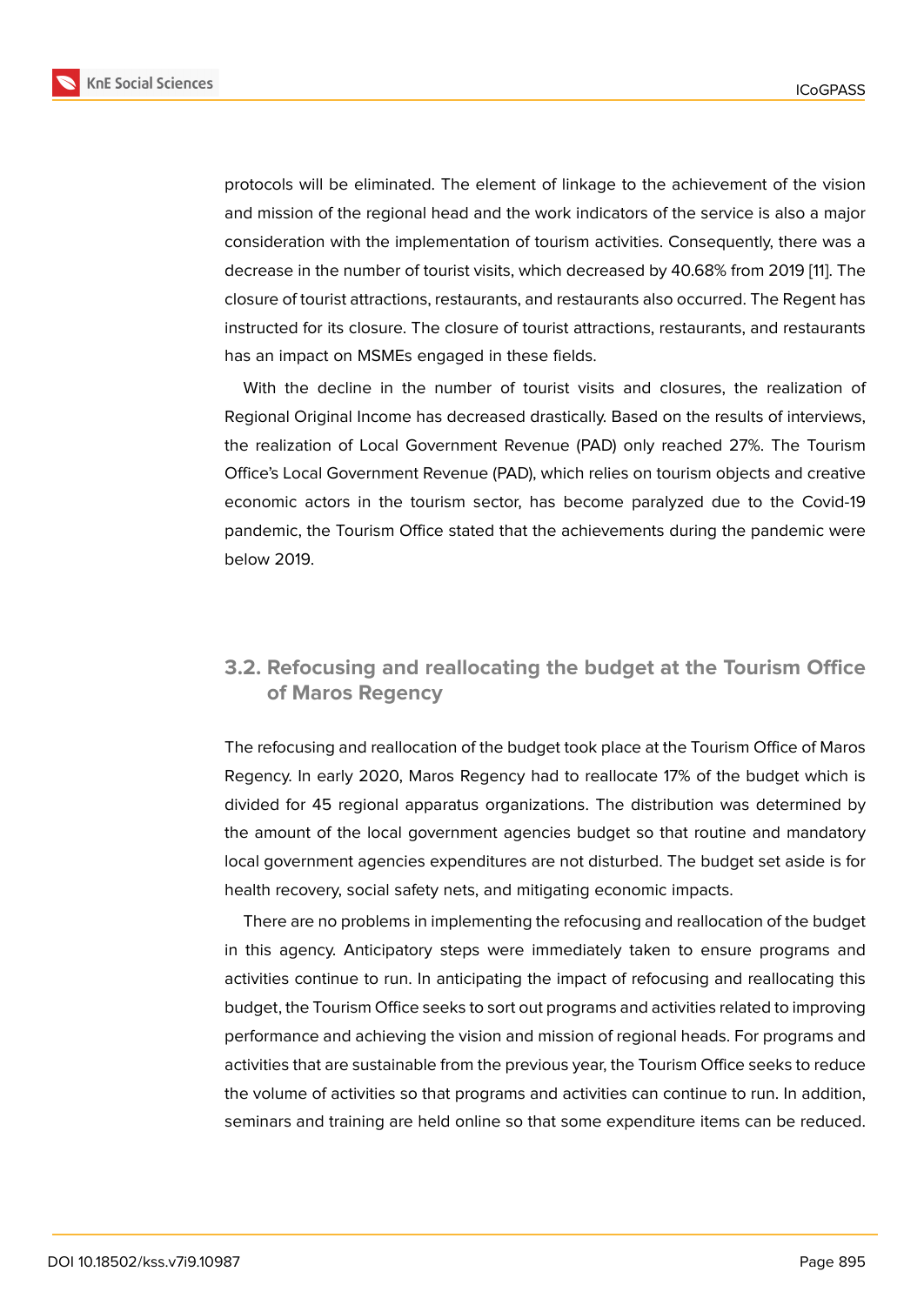

### **3.3. Tourism Planning is A Strategy during Covid-19**

The Tourism Office Maros Regency has provided regional regulations which are the legal basis for the implementation of Maros Regency tourism. This document was created in 2012 in response to Law Number 10 of 2009 concerning Tourism. This regulation will be updated with the Development of a Regional Tourism Master Plan which is currently in the approval process. In tourism supporting documents, there are clear indicators of regional tourism development. This clear indicator makes it easier for other interested parties, such as the Ministry of Tourism, to conduct an evaluation. In addition, this document helps the Tourism Office of Maros Regency to determine the leading tourism programs.

This document has also been proven to help the Tourism Office during the Covid-19 pandemic. The tourism office can easily select programs that should be prioritized when it comes to refocusing and reallocating the budget. A sustainable program can be maintained to run even though there is a reduction in the volume of activities. In addition, with the existence of tourism supporting documents, the Tourism Office can access the Special Allocation Fund, both physical and non-physical. The availability of Special allocation funds access helps the Tourism Office to continue to run the program that has been set.

## **4. Conclusions**

This research shows that the Tourism Office is experiencing the impact of budget refocusing and reallocation during the Covid-19 Pandemic. To overcome budget shortfalls due to budget refocusing and reallocation, the Tourism Office conducted program structuring by taking into account the continuity of planning documents and the vision and mission of the Tourism Office and the elected Regent. For programs that are considered pillars of tourism, the Tourism Office only changes the volume of activities so that tourism activities can continue to run. The Tourism Office Maros Regency tries to remain consistent with the existing tourism planning to achieve the tourism targets that have been determined. Tourism planning is also a requirement for the Tourism Office to obtain a Special Allocation Fund from the Ministry of Tourism, both physical and non-physical. This is one of the budget sources that has made tourism activities in Maros Regency continue to strive during the Covid-19 Pandemic.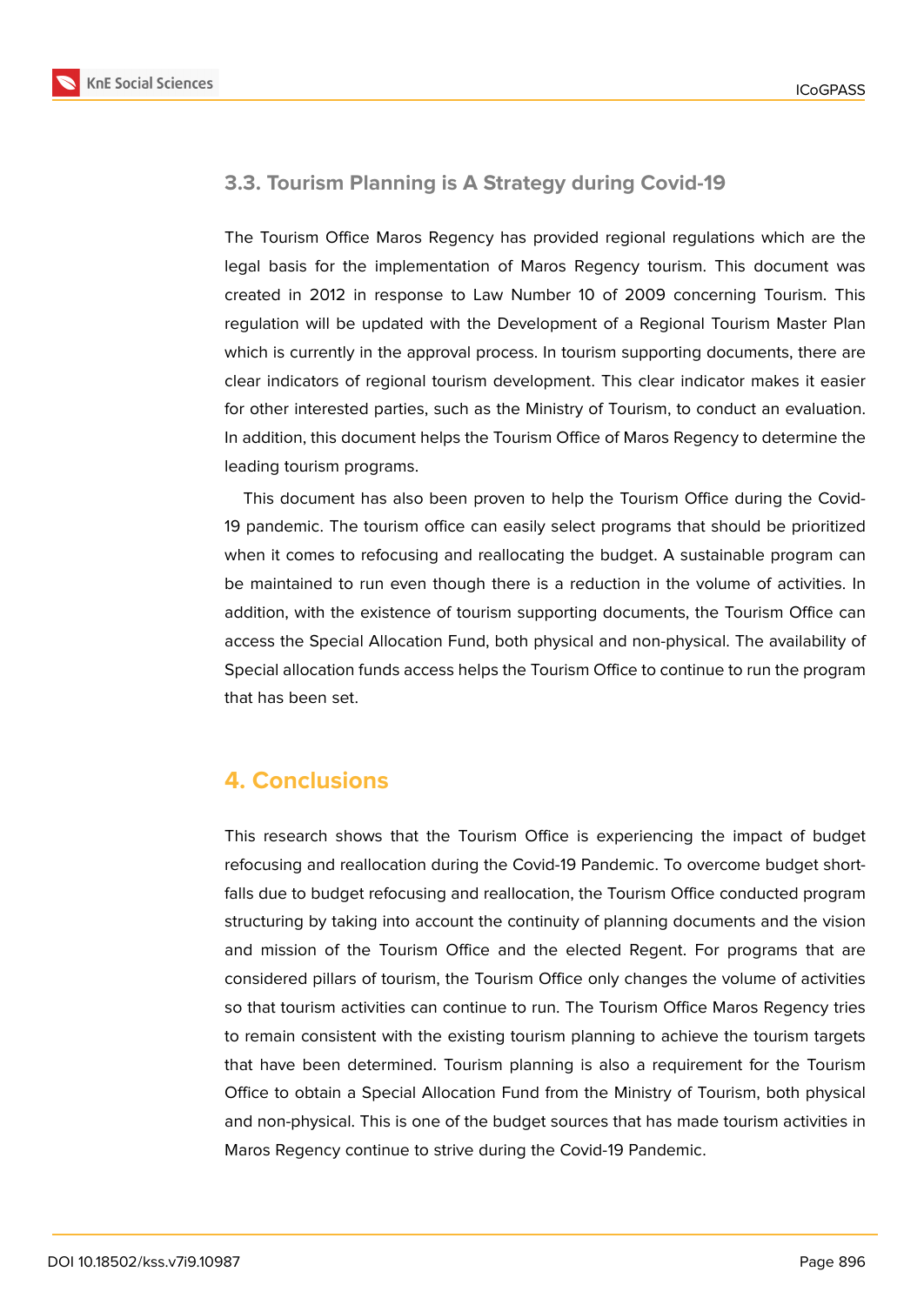

# **5. Acknowledgment**

We thank National Institute of Public Administration for funding research support for lecturers at Politeknik STIA LAN Makassar. In addition, we also thank the Head of Tourism Office of Maros Regency who has contributed to finding the results of our research. Last but not least, the support from the management of Politeknik STIA LAN Makassar has provided the opportunity to join this research.

### **References**

- <span id="page-6-0"></span>[1] World Health Organization, "WHO Timeline - COVID-19," Apr. 27, 2020. https://www.who.int/news/item/27-04-2020-who-timeline—covid-19 (accessed Nov. 28, 2020).
- <span id="page-6-1"></span>[2] R. Baldwin and B. Weder di Mauro, Economics in the Time of COVID-19. London: CEPR Press, 2020. [Online]. Available: https://voxeu.org/content/economics-timecovid-19
- <span id="page-6-2"></span>[3] F. N. Ulya, "Pertumbuhan Ekonomi RI Minus 5,32 Persen pada Kuartal II-2020," KOMPAS.com, May 08, 2020. https://money.kompas.com/read/2020/08/05/120854826/pertumbuhan-ekonomiri-minus-532-persen-pada-kuartal-ii-2020 (accessed Feb. 14, 2021).
- <span id="page-6-3"></span>[4] Kementerian Pariwisata, "Laporan Kinerja Kementerian Pariwisata Tahun 2019," Kementerian Pariwisata, Jakarta, 2020.
- <span id="page-6-4"></span>[5] BPS, "Badan Pusat Statistik," Jumlah kunjungan wisman ke Indonesia Juni 2020 mencapai 160,28 ribu kunjungan, Aug. 03, 2020. https://www.bps.go.id/pressrelease/2020/08/03/1717/jumlah-kunjungan-wismanke-indonesia-juni-2020-mencapai-160-28-ribu-kunjungan-.html (accessed Sep. 19, 2021).
- <span id="page-6-5"></span>[6] I. Bastian, Sistem Akuntansi Sektor Publik, 2nd ed. Jakarta: Salemba Empat, 2006.
- <span id="page-6-6"></span>[7] R. N. Anthony and V. Govindarajan, Management Control Systems, 12th ed. Irwin, Chicago: McGraw-Hill, 2007.
- <span id="page-6-7"></span>[8] M. Soemardi, Akuntansi Sektor Publik. Yogyakarta: Andi Publisher, 2018.
- <span id="page-6-8"></span>[9] R. N. A. Jaweng, E. E. Ramda, N. Suparman, S. N. Hasibuan, D. Mangiri, and M. Tambunan, "Realokasi Anggaran dan Penyesuaian (refocusing Program): Tantangan dan Respons Pemerintah Daerah Hadapi Pandemi," Unitied Cities and Local GOvernments Asia-Pacific (UCLG ASPAC) and APEKSI, Jakarta, 2020.